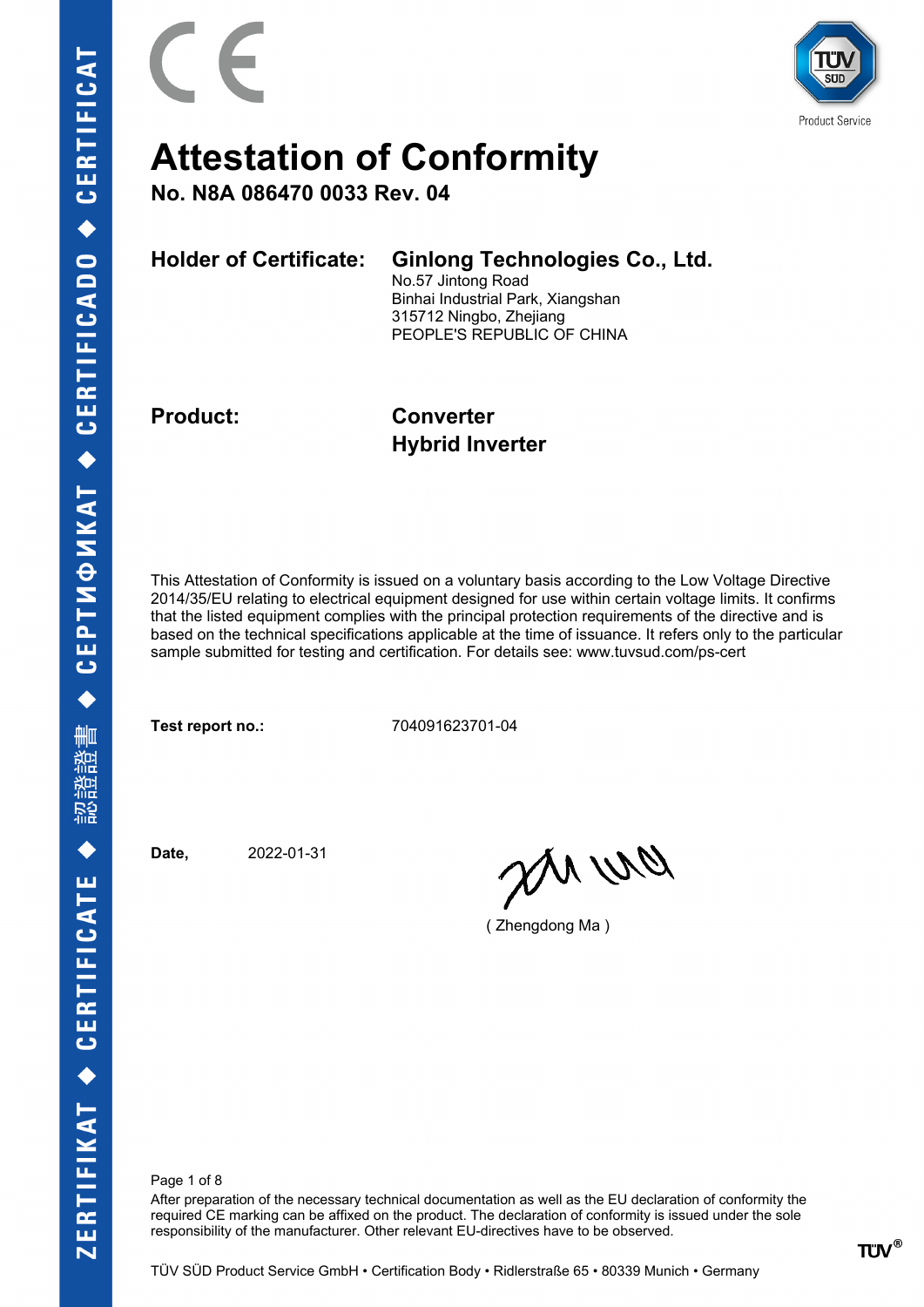

**Product Service** 

### **Attestation of Conformity**

**No. N8A 086470 0033 Rev. 04**

**Model(s): RHI-3K-48ES, RHI-3K-48ES-5G, RHI-3K-48ES-5G-NS, RHI-3.6K-48ES, RHI-3.6K-48ES-5G, RHI-3.6K-48ES-5G-NS, RHI-4K-48ES-5G-NS, RHI-4.6K-48ES, RHI-4.6K-48ES-5G, RHI-4.6K-48ES-5G-NS, RHI-5K-48ES, RHI-5K-48ES-5G, RHI-5K-48ES-5G-NS, RHI-6K-48ES-5G, RHI-6K-48ES-5G-NS, S5-EH1P3K-L, S5-EH1P3.6K-L, S5-EH1P4.6K-L, S5-EH1P5K-L, S5-EH1P6K-L**

**Parameters:**

 **Please see the attachment from page 3 to page 8**

**Tested according to:**

EN 62109-1:2010 EN 62109-2:2011

Page 2 of 8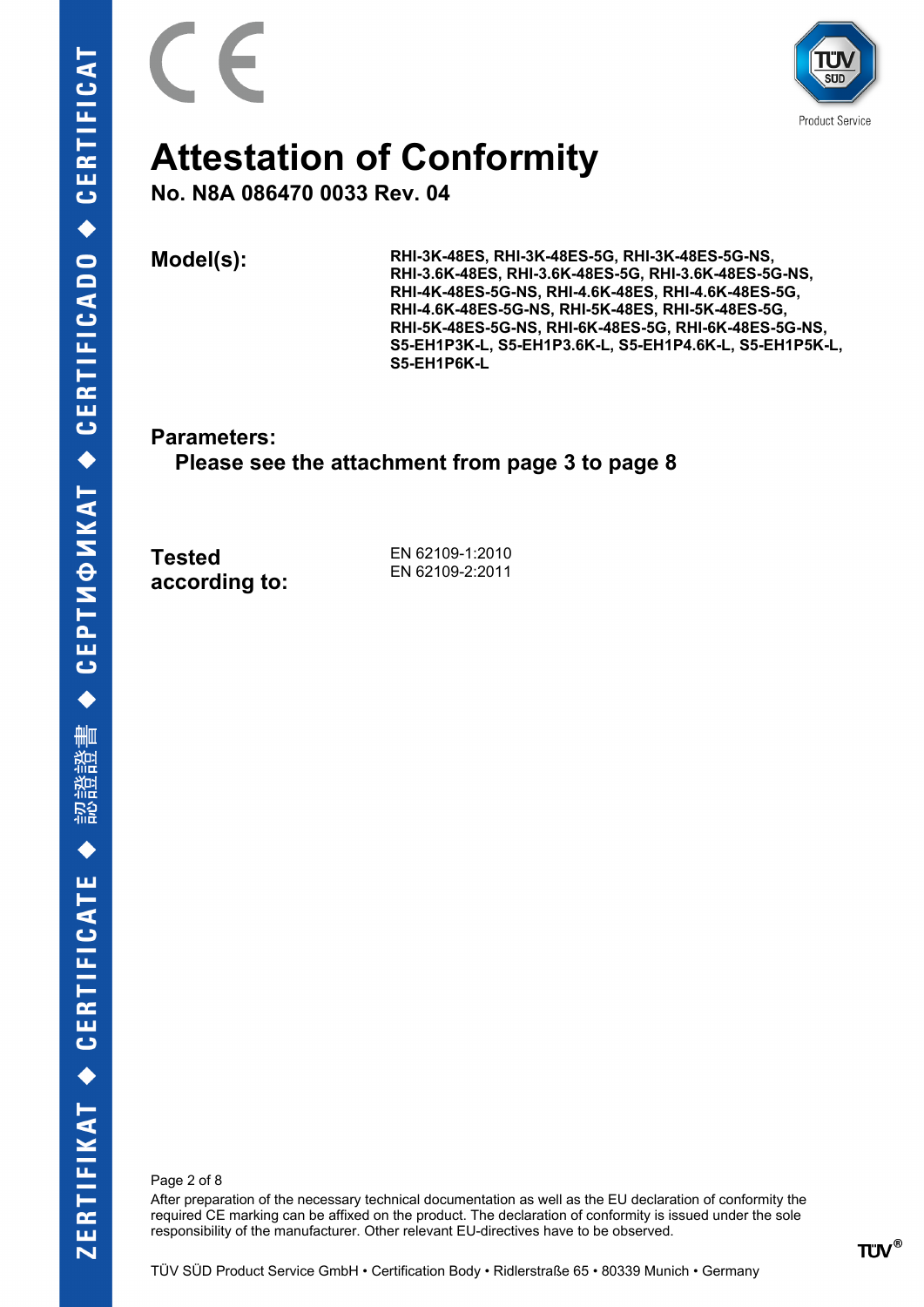

**No. N8A 086470 0033 Rev. 04**

E

| Model name                      | <b>RHI-3K-48ES</b>                | RHI-3.6K-48ES | RHI-4.6K-48ES | <b>RHI-5K-48ES</b> |  |
|---------------------------------|-----------------------------------|---------------|---------------|--------------------|--|
| PV input parameters:            |                                   |               |               |                    |  |
| Max. Input Voltage:             |                                   |               | 600 Vd.c.     |                    |  |
| MPP Voltage Range:              |                                   |               | 90-520 Vd.c.  |                    |  |
| Max. Input Current:             |                                   |               | 2×11 Ad.c.    |                    |  |
| Isc PV:                         |                                   |               | 2×17,2 Ad.c.  |                    |  |
| Battery parameters:             |                                   |               |               |                    |  |
| Battery Type:                   |                                   |               | Li-Ion        |                    |  |
| Battery Voltage Range:          |                                   | 42-58 Vd.c.   |               |                    |  |
| Max. Charge Current:            |                                   |               | 62,5 Ad.c.    |                    |  |
| Max. Discharge Current:         |                                   |               | 62,5 Ad.c.    |                    |  |
| AC-Output (Back-up) parameters: |                                   |               |               |                    |  |
| Rated Output Voltage:           | 220/230 Va.c.                     |               |               |                    |  |
| <b>Rated Output</b>             | 50/60 Hz                          |               |               |                    |  |
| Frequency:                      |                                   |               |               |                    |  |
| Rated Output Current:           | 13,6/13 Aa.c.                     |               |               |                    |  |
| Rated Output Power:             | 3000 W                            |               |               |                    |  |
|                                 | AC-Output (Grid Side) parameters: |               |               |                    |  |
| Rated Output Voltage:           | 220/230 Va.c.                     |               |               |                    |  |
| <b>Rated Output</b>             | 50/60 Hz                          |               |               |                    |  |
| Frequency:                      |                                   |               |               |                    |  |
| Rated Output Power:             | 3000 W                            | 3600 W        | 4600 W        | 5000 W             |  |
| Max. Apparent Output            | 3300 VA                           | 4000 VA       | 4600 VA       | 5500 VA            |  |
| Power:                          |                                   |               |               |                    |  |
| Max. Output Current:            | 15,7 Aa.c.                        | 17,3 Aa.c.    | 23 Aa.c.      | 23.9 Aa.c.         |  |

| Model name                             | <b>RHI-3K-48ES</b>                        | RHI-3.6K-48ES | RHI-4.6K-48ES | <b>RHI-5K-48ES</b> |
|----------------------------------------|-------------------------------------------|---------------|---------------|--------------------|
| Power Factor(adj.):                    |                                           |               | $-0.81+0.8$   |                    |
| AC input parameters:                   |                                           |               |               |                    |
| Rated Voltage:                         | 220/230 Va.c.                             |               |               |                    |
| Current (Maximum<br>Continuous):       | 23,9 Aa.c.                                |               |               |                    |
| Rated Frequency:                       | 50/60 Hz                                  |               |               |                    |
| Others:                                |                                           |               |               |                    |
| <b>Operating Temperature</b><br>Range: | $-25$ °C +60 °C                           |               |               |                    |
| Protective Class:                      |                                           |               |               |                    |
| Ingress Protection:                    | IP <sub>65</sub>                          |               |               |                    |
| Overvoltage Category:                  | II(PV), III(MAINS)                        |               |               |                    |
| Inverter Topology:                     | Non-isolated (isolated for battery input) |               |               |                    |

#### Page 3 of 8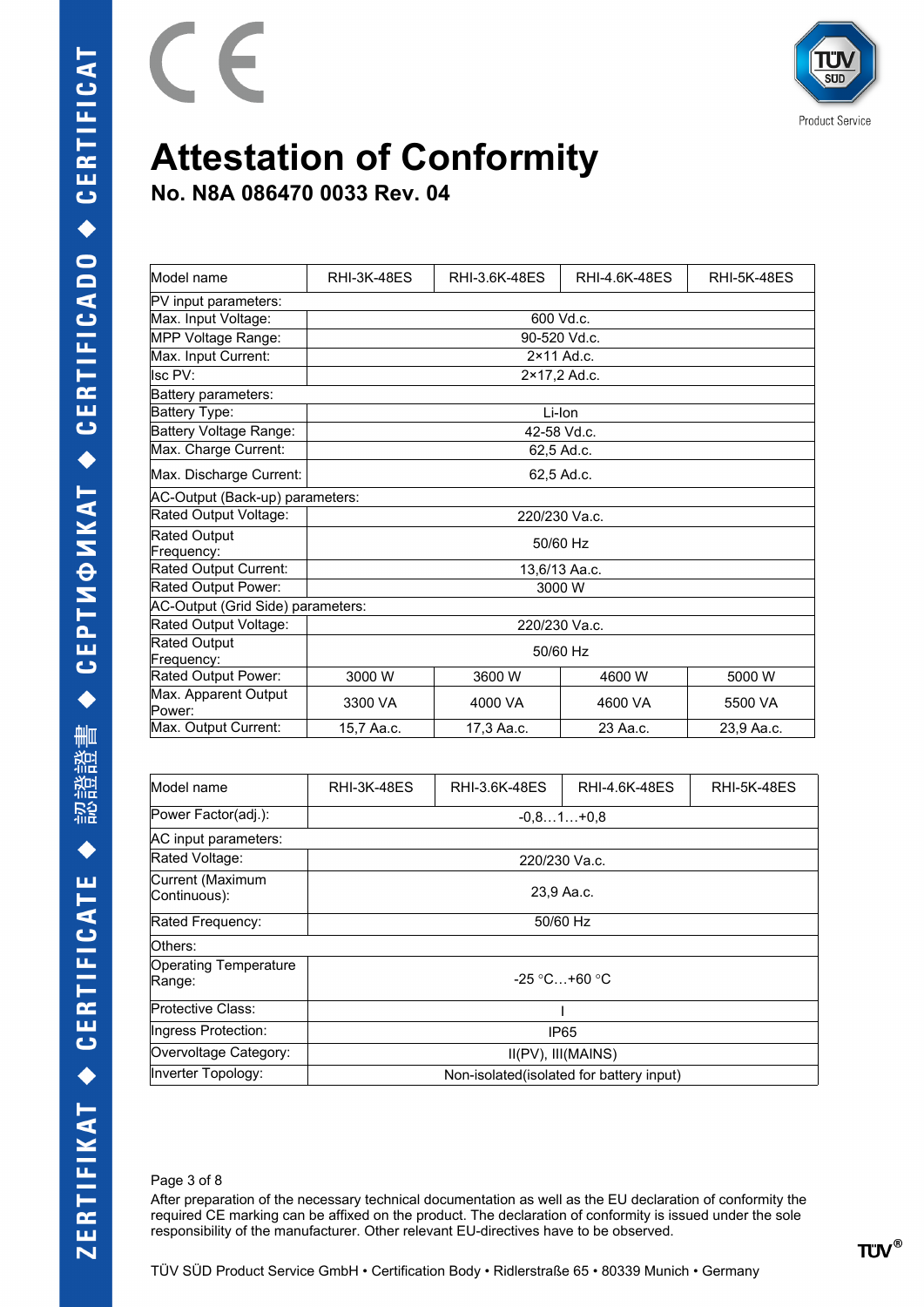

**No. N8A 086470 0033 Rev. 04**

E

| Model name                        | RHI-3K-48ES-5G,<br>RHI-3K-48ES-5G-NS | RHI-3.6K-48ES-5G.<br>RHI-3.6K-48ES-5G-NS | RHI-4K-48ES-5G-NS |
|-----------------------------------|--------------------------------------|------------------------------------------|-------------------|
| PV input parameters:              |                                      |                                          |                   |
| Max. Input Voltage:               |                                      | 600 Vd.c.                                |                   |
| MPP Voltage Range:                |                                      | 90-520 Vd.c.                             |                   |
| Max. Input Current:               |                                      | 2×11 Ad.c.                               |                   |
| lsc PV:                           |                                      | 2×17,2 Ad.c.                             |                   |
| Battery parameters:               |                                      |                                          |                   |
| Battery Type:                     |                                      | Li-ion / Lead-acid                       |                   |
| Battery Voltage Range:            | 42-58 Vd.c.                          |                                          |                   |
| Max. Charge Current:              | 62,5 Ad.c.                           |                                          |                   |
| Max. Discharge Current:           | 62.5 Ad.c.                           |                                          |                   |
| AC-Output (Back-up) parameters:   |                                      |                                          |                   |
| Rated Output Voltage:             | 220/230 Va.c.                        |                                          |                   |
| <b>Rated Output</b><br>Frequency: | 50/60 Hz                             |                                          |                   |
| Rated Output Current:             | 13,6/13 Aa.c.                        |                                          |                   |
| Rated Output Power:               | 3000 W                               |                                          |                   |
| AC-Output (Grid Side) parameters: |                                      |                                          |                   |
| Rated Output Voltage:             | 220/230 Va.c.                        |                                          |                   |
| Rated Output<br>Frequency:        | 50/60 Hz                             |                                          |                   |

| Model name                       | RHI-3K-48ES-5G,<br>RHI-3K-48ES-5G-NS      | RHI-3.6K-48ES-5G,<br>RHI-3.6K-48ES-5G-NS | RHI-4K-48ES-5G-NS |
|----------------------------------|-------------------------------------------|------------------------------------------|-------------------|
| Rated Output Power:              | 3000 W                                    | 3600 W                                   | 3600 W            |
| Max. Apparent Output<br>Power:   | 3300 VA                                   | 4000 VA                                  | 4000 VA           |
| Max. Output Current:             | 15,7 Aa.c.                                | 17,3 Aa.c.                               | 17,3 Aa.c.        |
| Power Factor(adj.):              |                                           | $-0.81+0.8$                              |                   |
| AC input parameters:             |                                           |                                          |                   |
| Rated Voltage:                   | 220/230 Va.c.                             |                                          |                   |
| Current (Maximum<br>Continuous): | 26,1 Aa.c.                                |                                          |                   |
| Rated Frequency:                 | 50/60 Hz                                  |                                          |                   |
| Others:                          |                                           |                                          |                   |
| Operating Temperature<br>Range:  | $-25 \degree C + 60 \degree C$            |                                          |                   |
| Protective Class:                |                                           |                                          |                   |
| Ingress Protection:              | IP <sub>65</sub>                          |                                          |                   |
| Overvoltage Category:            | $II(PV)$ , $III(MAINS)$                   |                                          |                   |
| Inverter Topology:               | Non-isolated (isolated for battery input) |                                          |                   |

#### Page 4 of 8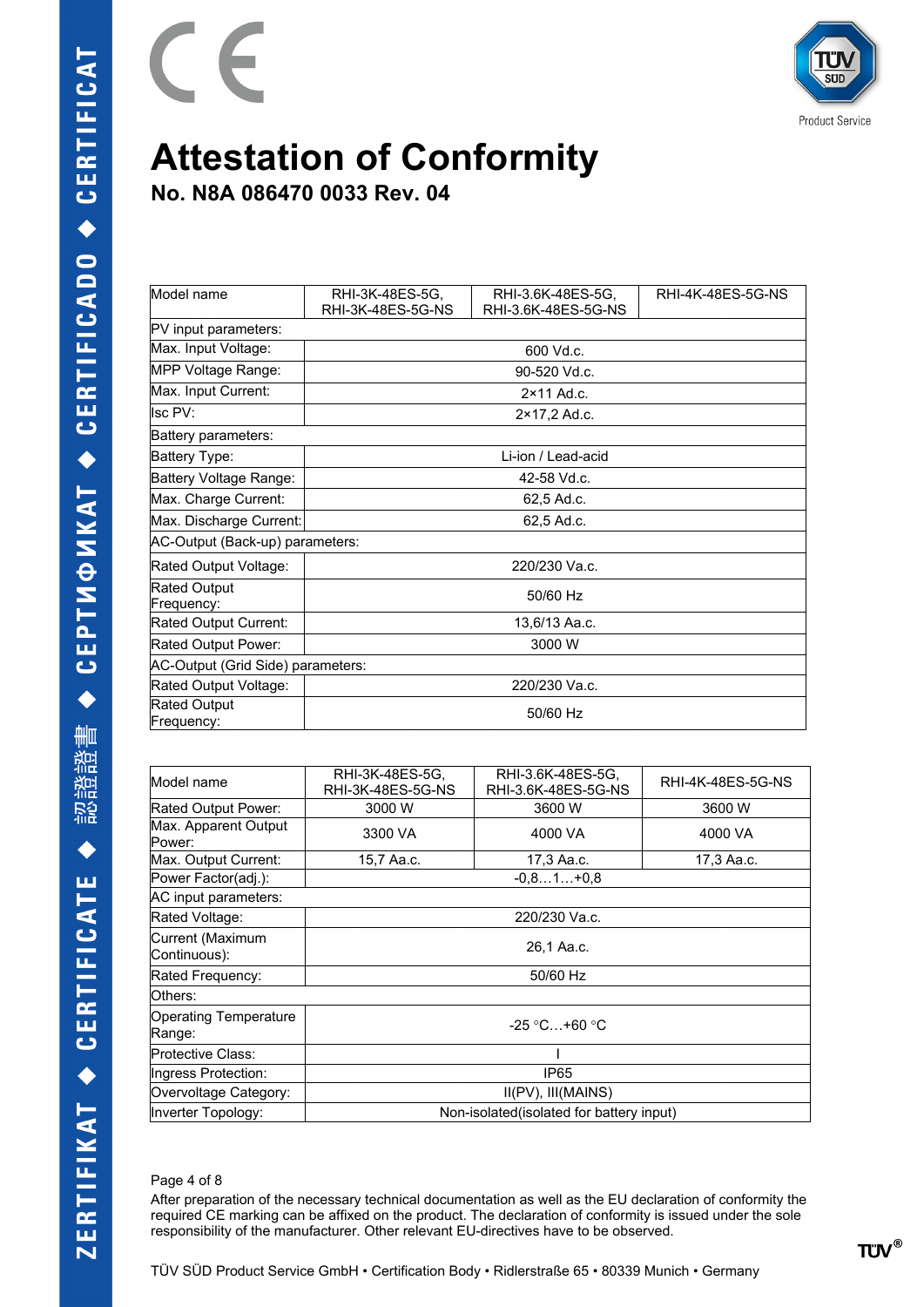

**No. N8A 086470 0033 Rev. 04**

E

| Model name                        | RHI-4.6K-48ES-5G,   | RHI-5K-48ES-5G,     | RHI-6K-48ES-5G,   |
|-----------------------------------|---------------------|---------------------|-------------------|
|                                   | RHI-4.6K-48ES-5G-NS | RHI-5K-48ES-5G-NS   | RHI-6K-48ES-5G-NS |
| PV input parameters:              |                     |                     |                   |
| Max. Input Voltage:               |                     | 600 Vd.c.           |                   |
| MPP Voltage Range:                |                     | 90-520 Vd.c.        |                   |
| Max. Input Current:               |                     | $2 \times 11$ Ad.c. |                   |
| lsc PV:                           |                     | 2×17,2 Ad.c.        |                   |
| Battery parameters:               |                     |                     |                   |
| Battery Type:                     |                     | Li-ion / Lead-acid  |                   |
| Battery Voltage Range:            | 42-58 Vd.c.         |                     |                   |
| Max. Charge Current:              | 100 Ad.c.           |                     |                   |
| Max. Discharge Current:           | 100 Ad.c.           |                     |                   |
| AC-Output (Back-up) parameters:   |                     |                     |                   |
| Rated Output Voltage:             | 220/230 Va.c.       |                     |                   |
| Rated Output<br>Frequency:        | 50/60 Hz            |                     |                   |
| Rated Output Current:             | 22,7/22 Aa.c.       |                     |                   |
| Rated Output Power:               | 5000 W              |                     |                   |
| AC-Output (Grid Side) parameters: |                     |                     |                   |
| Rated Output Voltage:             | 220/230 Va.c.       |                     |                   |
| Rated Output<br>Frequency:        | 50/60 Hz            |                     |                   |

| RHI-4.6K-48ES-5G.<br>RHI-4.6K-48ES-5G-NS  | RHI-5K-48ES-5G,<br>RHI-5K-48ES-5G-NS | RHI-6K-48ES-5G,<br>RHI-6K-48ES-5G-NS |
|-------------------------------------------|--------------------------------------|--------------------------------------|
| 4600 W                                    | 5000 W                               | 6000 W                               |
| 4600 VA                                   | 5500 VA                              | 6600 VA                              |
| 23 Aa.c.                                  | 23,9 Aa.c.                           | 30 Aa.c.                             |
|                                           | $-0.81+0.8$                          |                                      |
|                                           |                                      |                                      |
|                                           | 220/230 Va.c.                        |                                      |
| 26,1 Aa.c.                                |                                      |                                      |
| 50/60 Hz                                  |                                      |                                      |
| lOthers:                                  |                                      |                                      |
| $-25$ °C +60 °C                           |                                      |                                      |
|                                           |                                      |                                      |
| IP65                                      |                                      |                                      |
| $II(PV)$ , $III(MAINS)$                   |                                      |                                      |
| Non-isolated (isolated for battery input) |                                      |                                      |
|                                           |                                      |                                      |

#### Page 5 of 8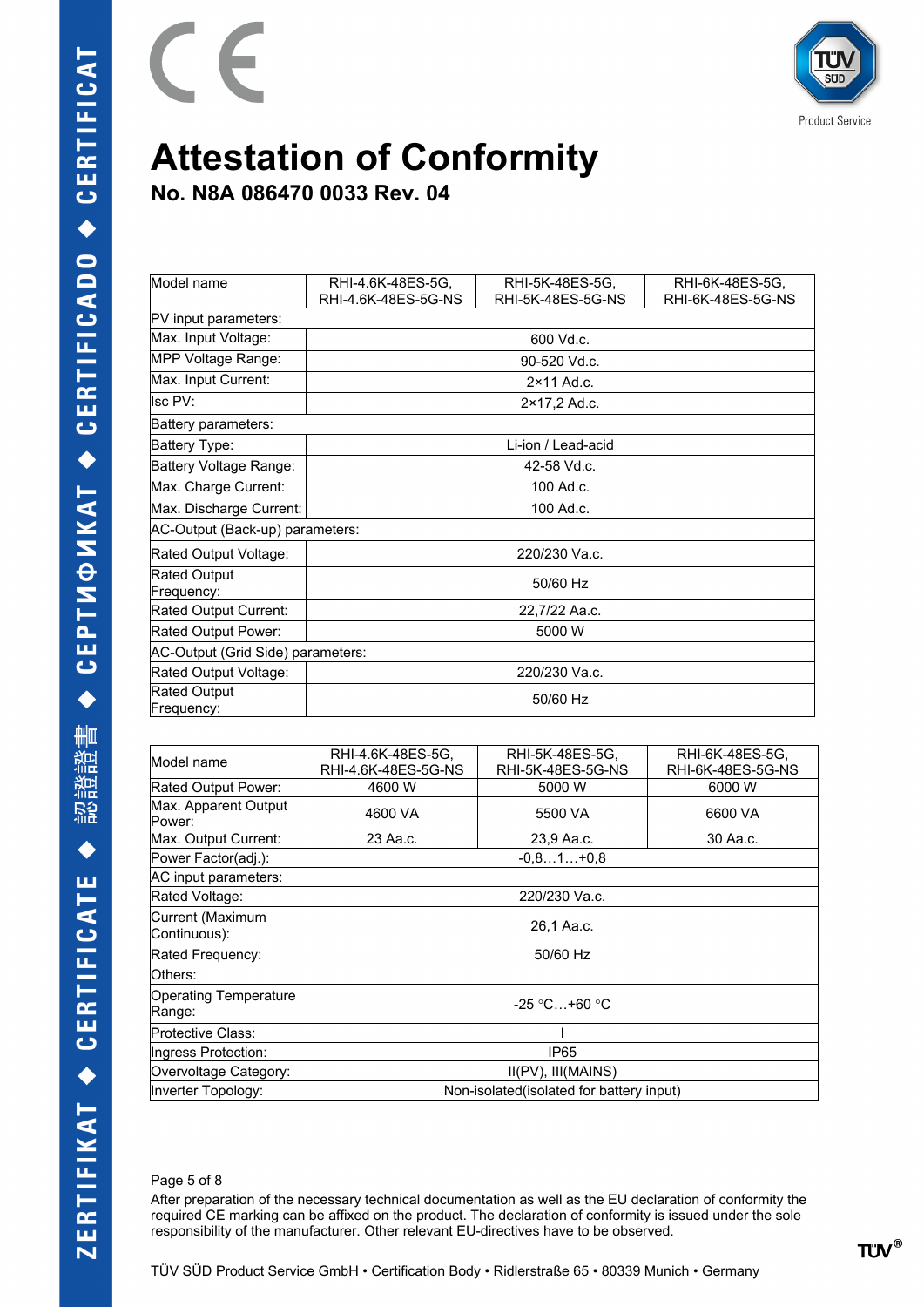

**No. N8A 086470 0033 Rev. 04**

E

| Model name                      | S5-EH1P3K-L                           | S5-EH1P3.6K-L       | S5-EH1P4.6K-L |  |  |
|---------------------------------|---------------------------------------|---------------------|---------------|--|--|
| PV input parameters:            |                                       |                     |               |  |  |
| Max. Input Voltage:             |                                       | 600 Vd.c.           |               |  |  |
| MPP Voltage Range:              |                                       | 90-520 Vd.c.        |               |  |  |
| Max. Input Current:             |                                       | $2 \times 15$ Ad.c. |               |  |  |
| llsc PV:                        |                                       | 2×22,5 Ad.c.        |               |  |  |
| Battery parameters:             |                                       |                     |               |  |  |
| Battery Type:                   | Li-ion / Lead-acid                    |                     |               |  |  |
| Battery Voltage Range:          | 42-58 Vd.c.                           | 42-58 Vd.c.         | 42-58 Vd.c.   |  |  |
| Max. Charge Current:            | 62,5 Ad.c.                            | 62,5 Ad.c.          | 100 Ad.c.     |  |  |
| Max. Discharge Current:         | 62,5 Ad.c.<br>100 Ad.c.<br>62,5 Ad.c. |                     |               |  |  |
| AC-Output (Back-up) parameters: |                                       |                     |               |  |  |
| Rated Output Voltage:           | 220/230 Va.c.                         |                     |               |  |  |
| Rated Output Frequency:         | 50/60 Hz                              |                     |               |  |  |
| Rated Output Current:           | 14/13,5 Aa.c.                         | 14/13,5 Aa.c.       | 23/22 Aa.c.   |  |  |
| Rated Output Power:             | 3000 W                                | 3000 W              | 5000 W        |  |  |
|                                 | AC-Output (Grid Side) parameters:     |                     |               |  |  |
| Rated Output Voltage:           | 220/230 Va.c.                         |                     |               |  |  |
| Rated Output Frequency:         | 50/60 Hz                              |                     |               |  |  |
|                                 |                                       |                     |               |  |  |

| S5-EH1P3K-L                               | S5-EH1P3.6K-L | S5-EH1P4.6K-L |  |
|-------------------------------------------|---------------|---------------|--|
| 3000 W                                    | 3600 W        | 4600 W        |  |
| 3300 VA                                   | 4000 VA       | 4600 VA       |  |
| 15 Aa.c.                                  | 18,5 Aa.c.    | 21 Aa.c.      |  |
|                                           | $-0.81+0.8$   |               |  |
|                                           |               |               |  |
| 220/230 Va.c.                             |               |               |  |
| 20,5 Aa.c.                                | 25 Aa.c.      | 31,5 Aa.c.    |  |
| 50/60 Hz                                  |               |               |  |
| Others:                                   |               |               |  |
| $-25$ °C+60 °C                            |               |               |  |
|                                           |               |               |  |
| IP <sub>65</sub>                          |               |               |  |
| II(PV), III(MAINS)                        |               |               |  |
| Non-isolated (isolated for battery input) |               |               |  |
|                                           |               |               |  |

#### Page 6 of 8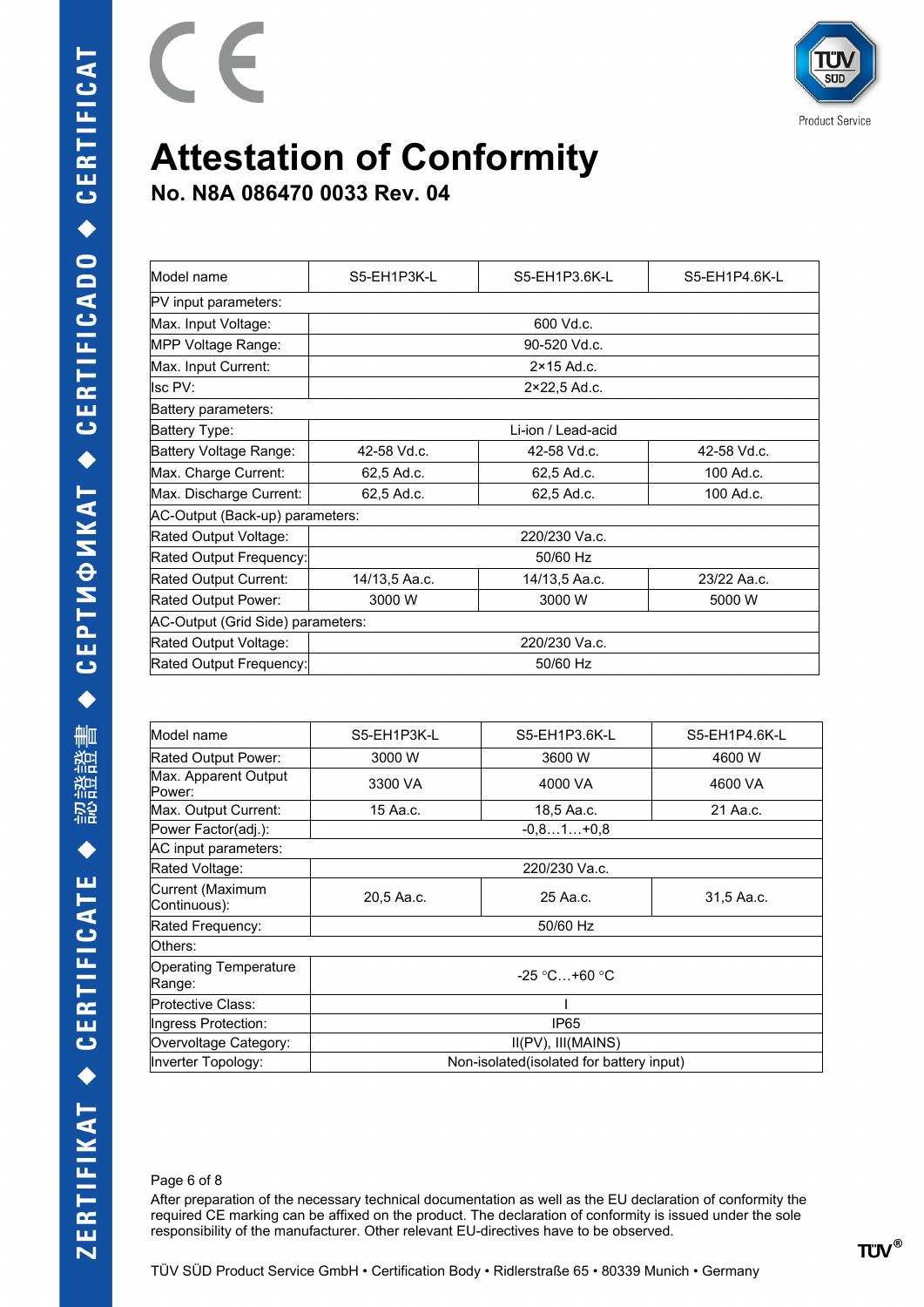

**No. N8A 086470 0033 Rev. 04**

E

| Model name                        | S5-EH1P5K-L   | S5-EH1P6K-L         |  |
|-----------------------------------|---------------|---------------------|--|
| PV input parameters:              |               |                     |  |
| Max. Input Voltage:               |               | 600 Vd.c.           |  |
| MPP Voltage Range:                |               | 90-520 Vd.c.        |  |
| Max. Input Current:               |               | $2 \times 15$ Ad.c. |  |
| lsc PV:                           |               | 2×22,5 Ad.c.        |  |
| Battery parameters:               |               |                     |  |
| Battery Type:                     |               | Li-ion / Lead-acid  |  |
| Battery Voltage Range:            | 42-58 Vd.c.   |                     |  |
| Max. Charge Current:              | 100 Ad.c.     |                     |  |
| Max. Discharge Current:           | 100 Ad.c.     |                     |  |
| AC-Output (Back-up) parameters:   |               |                     |  |
| Rated Output Voltage:             | 220/230 Va.c. |                     |  |
| Rated Output Frequency:           | 50/60 Hz      |                     |  |
| Rated Output Current:             | 23/22 Aa.c.   |                     |  |
| Rated Output Power:               | 5000 W        |                     |  |
| AC-Output (Grid Side) parameters: |               |                     |  |
| Rated Output Voltage:             | 220/230 Va.c. |                     |  |
| Rated Output Frequency:           | 50/60 Hz      |                     |  |

Page 7 of 8